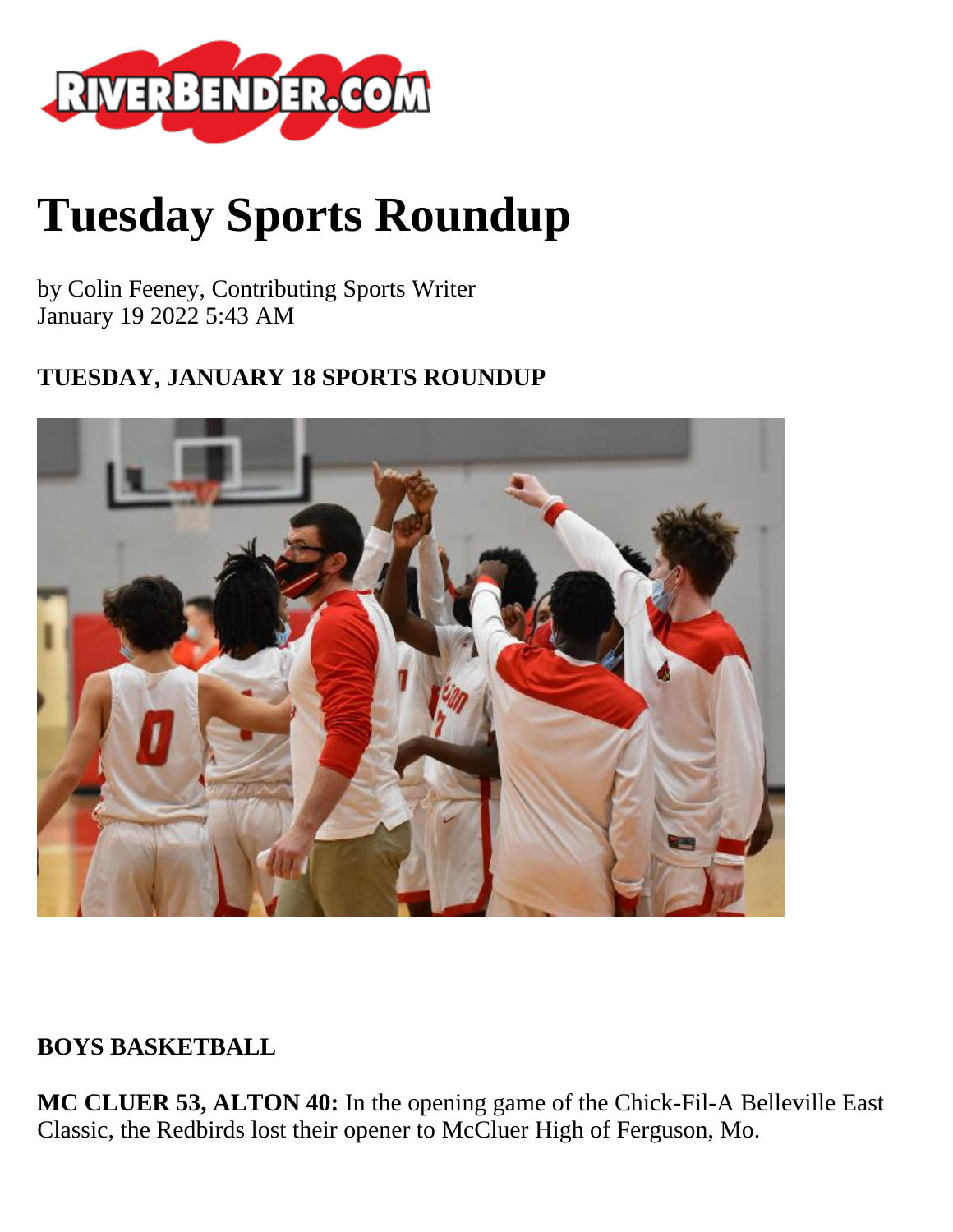Leroy Stampley, Jr. led the Redbirds with 16 points, with Adrian Elliott adding 10 points, Ihzel Brown came up with six points, Alex Macias scored five points and Roger Elliott had three points.

The Comets are now 2-8, while Alton goes to 3-15.

Also in the Litchfield tournament, Nokomis nipped Triad 48-47.

## **GIRLS BASKETBALL**

**BUNKER HILL 39, MT. OLIVE 15:** At the Gillespie tournament, Bunker Hill got out of the gates to a big start and didn't look back in defeating Mt. Olive.

The Minutemaids led from wire-to-wire, holding leads of 9-3, 19-3 and 32-9 after the first three quarters, then outscored the Wildcats in the fourth period 7-6.

Makenna Wilkinson led Bunker Hill with 12 points, while Abby Collins scored 11 points, Maya Henfling netted six points, Tatum Brooks scored five points, both Heaven Wilkinson and Julianna Scroggins had two points each and Emmy Lou Lefler had a single point.

The Minutemaids are now 2-5, while Mt. Olive goes to 0-6.

**STAUNTON 50, VIRDEN NORTH MAC 18:** In another game in the Gillespie tournament, Staunton raced out to a quick lead and also didn't look back in defeating North Mac.

The Bulldogs held the lead from start to finish, with the quarter scores reading 17-3, 28- 7 and 46-13, with the Panthers outscoring Staunton in the final quarter 5-4.

Haris Legendre led the Bulldogs with 15 points, with Lilly Bandy adding eight points, Ele Feldman scored seven points, Savannah Billings hit for five points, Grace Bekeske, Lilly Troeckler and Caidy Tuetken all scored four points each and Samantha Anderson scored three points.

Staunton is now 14-3 on the season.

**CARLINVILLE 38, GILLESPIE 29 (OT):** Also in the Gillespie tournament, Carlinville rallied in the fourth quarter to tie the game and force overtime, then dominated the extra period to gain the win over the hosts.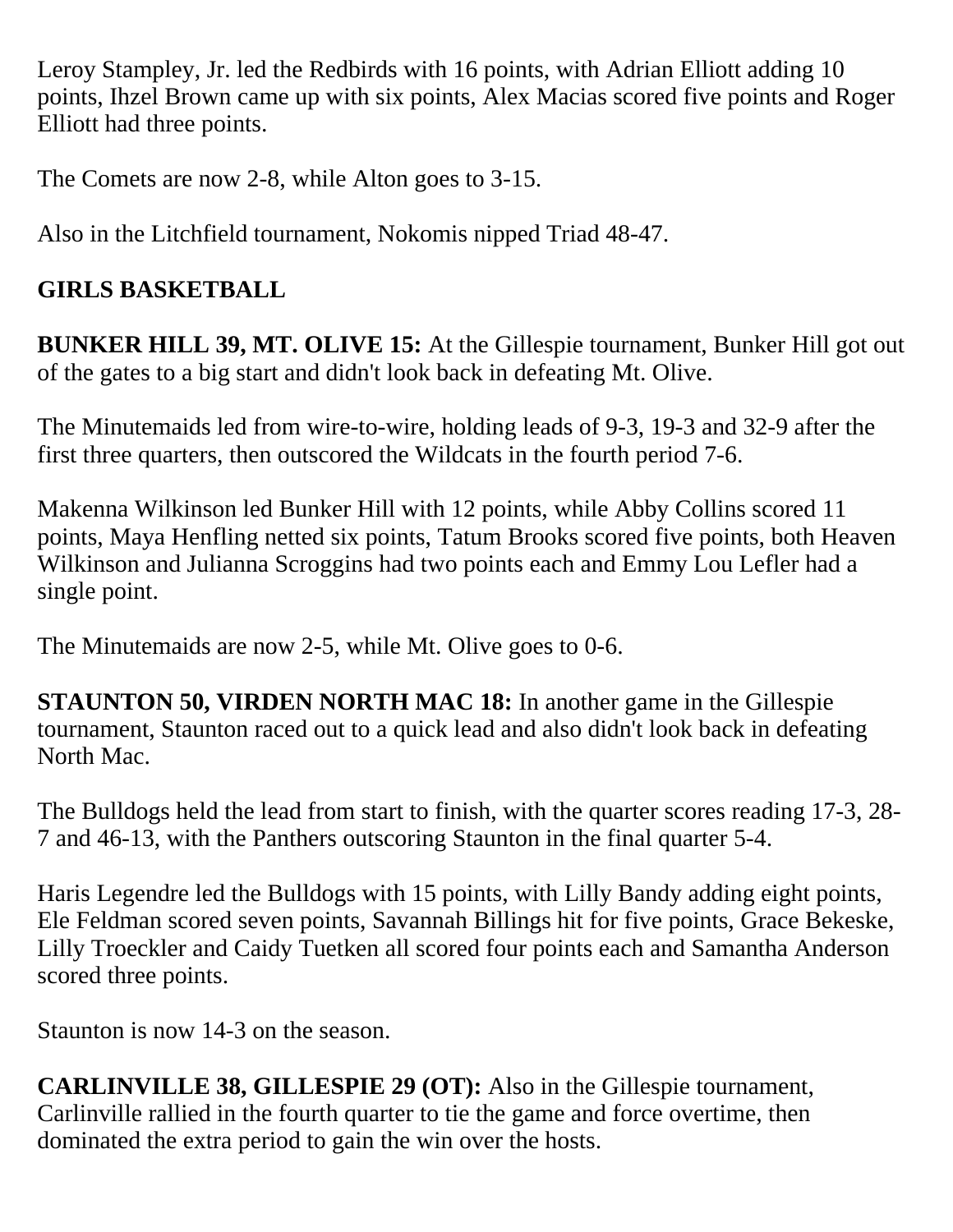The Miners led after the first quarter 9-7, with the Cavaliers coming back to take a 16- 13 lead at halftime. Gillespie came right back to take a 25-24 lead after three quarters, with Carlinville coming back to tie the game after regulation 29-29, then scoring all nine points in the overtime to take the win.

Jill Slayton led the Cavvies with nine points, while both Lillie Reels and Braley Wiser had eight points each, Isabella Tiburzi hit for seven points, Karly Tipps scored four points and Hannah Gibson scored two points.

Carlinville is now 10-9, while the Miners go to 7-10.

In other games played on Tuesday, in the Highland tournament, the host Bulldogs defeated Taylorville 51-36, while Civic Memorial got past Breese Central 53-48 and Alton won over Breese Mater Dei Catholic 53-39.

In a dual wrestling meet on Tuesday, Collinsville defeated Mascoutah 45-33.

## **MSCHA HOCKEY**

## **EDWARDSVILLE DROPS PAIR OF GAMES IN MSCHA MUNICIPAL**

**DIVISION:** The Edwardsville hockey team lost two games in the Municipal Division of the Mid-States Club Hockey Association last week, losing to DeSmet Jesuit 15-0 Jan. 13 at the East Alton Ice Arena, then lost to Kirkwood at the Kirkwood Ice Arena Jan. 15 1-0.

On the game last Thursday night, the Spartans rushed out to an 11-0 lead in the first period, then scored four more goals in the second to end the game early due to the MSCHA 15-goal rule. Nick Salthouse scored four goals for DeSmet, while Tyler Loughman had a first period hat trick, Thomas Ruder and Jacob Bosche both scored twice and Vito Biondo III, Nathan Wirth, Tyson Davenport and August Eisenbeis also scored.

The Spartans outshot the Tigers 50-2, with Paige Hunt making 35 saves.

Edwardsville is now 1-17-1 and concludes the regular season Thursday night in their final game at East Alton Ice Arena against St. Louis University High in an 8:45 p.m. face-off. The Tigers are set to move into their on campus Gori Family Ice Arena next season, the first one of its kind in Mid-States history.

*If you have an item for the Sports Roundup, please E-mail the results and statistics to Dan Brannan at dbrannan@riverbender.com, or you may text the results to (618) 623-*